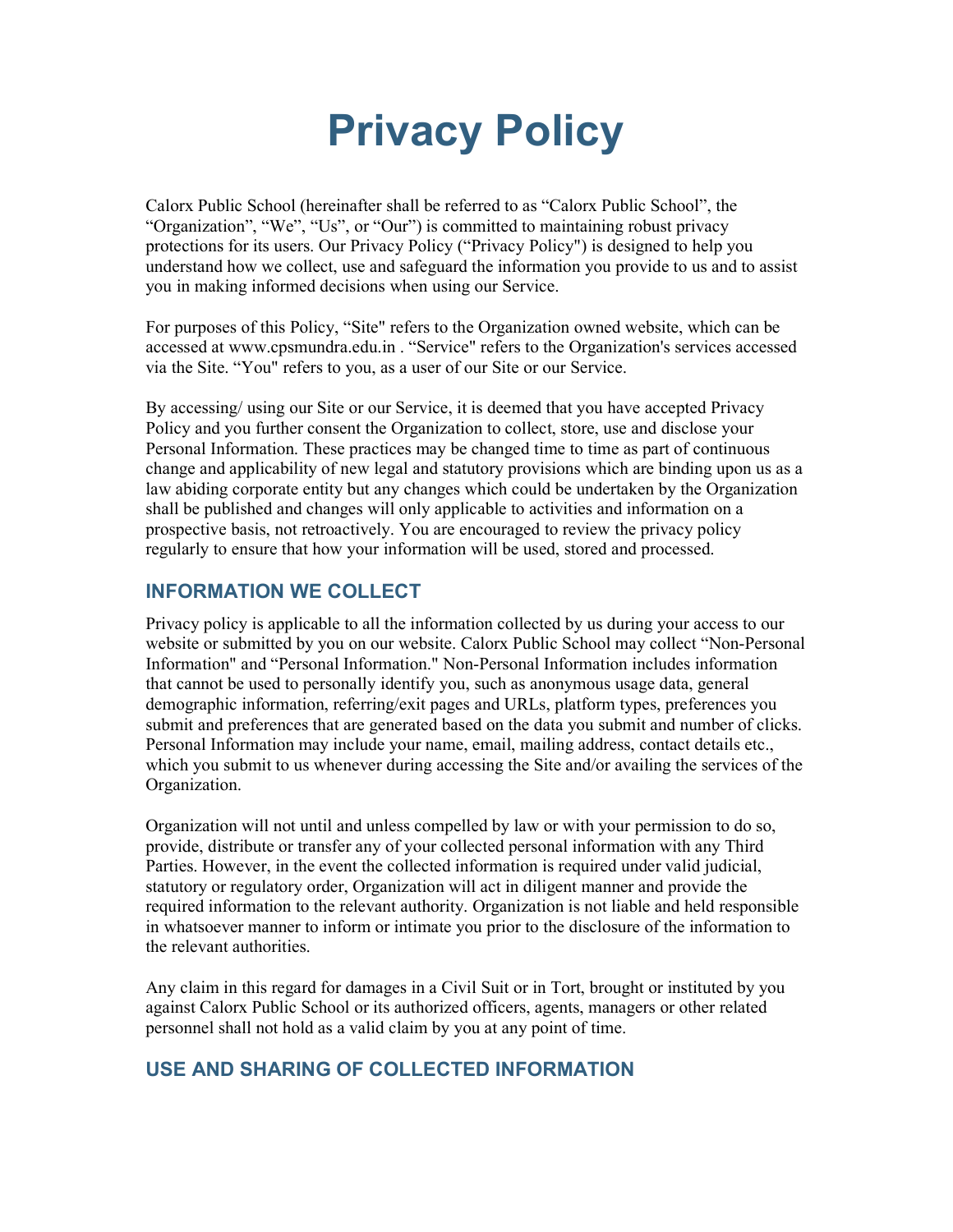Except as otherwise stated in this Privacy Policy, we do not deal or share your Personal Information with third parties without your consent. We only share Personal Information with vendors (abiding by similar Confidentiality obligations) who are performing services for the Organization, such as to response questions, solicit feedback from users, provide technical support, and inform users about promotional offers. On the other side, we use Non-Personal Information to help us improve the Service and customize the user experience. We also aggregate Non-Personal Information in order to track trends and analyze use patterns on the Site. This Privacy Policy does not limit in any way our use or disclosure of Non-Personal Information and we reserve the right to use and disclose such Non-Personal Information to our partners, advertisers, and other third parties at our discretion.

We may share Information with outside parties if we have a good-faith and belief that access, use, preservation, or disclosure of the information is reasonably necessary to meet any applicable legal process or enforceable statutory request; to enforce applicable Terms of Service, including investigation of potential violations; address fraud; security or technical concerns; or to protect against harm to the rights, property, or safety of our users or the public.

We may share the collected information with Companies under the common management, sister concerns or any associate Organization for the purpose of enhancement and betterment of the Services and offering of additional products and services that may be of your interest. However, Organization assure you that only the authorized employees, agents and contractors (who have agreed to keep the collected information secure and confidential) shall have the access to such information.

In the event of any transformation in the Organization by the way of any merger, acquisition or amalgamation, your personal information may be among the assets that are agreed to be transferred. You provide your consent to transfer your collected information to another Organization with whom Organization is having merger or any other Organization who is acquiring the Organization.

You are under an obligation to review the privacy policy of that particular Organization prior to providing any further information. You agree that after such arrangement in the Organization, your collected information shall be subject to the privacy policy of such other Organization.

# RETENTION OF COLLECTED INFORMATION

Organization will not retain the information collected from you for a period not exceeding the purpose for which the said information was collected. Your collected information will be deleted when the said information is no longer in use.

## YOUR RIGHTS REGARDING THE USE OF YOUR PERSONAL INFORMATION

You may opt out from receiving the marketing material and promotional communications from the Organization by following the unsubscribe instructions provided in the email. You may request at any time for the correction of inaccurate data, data erasure, restriction and processing of your data by raising a request by sending an email at the below mentioned email id from your registered email address and describing the reason for the same-Email Id:  $-$  it $\omega$  kalorex.org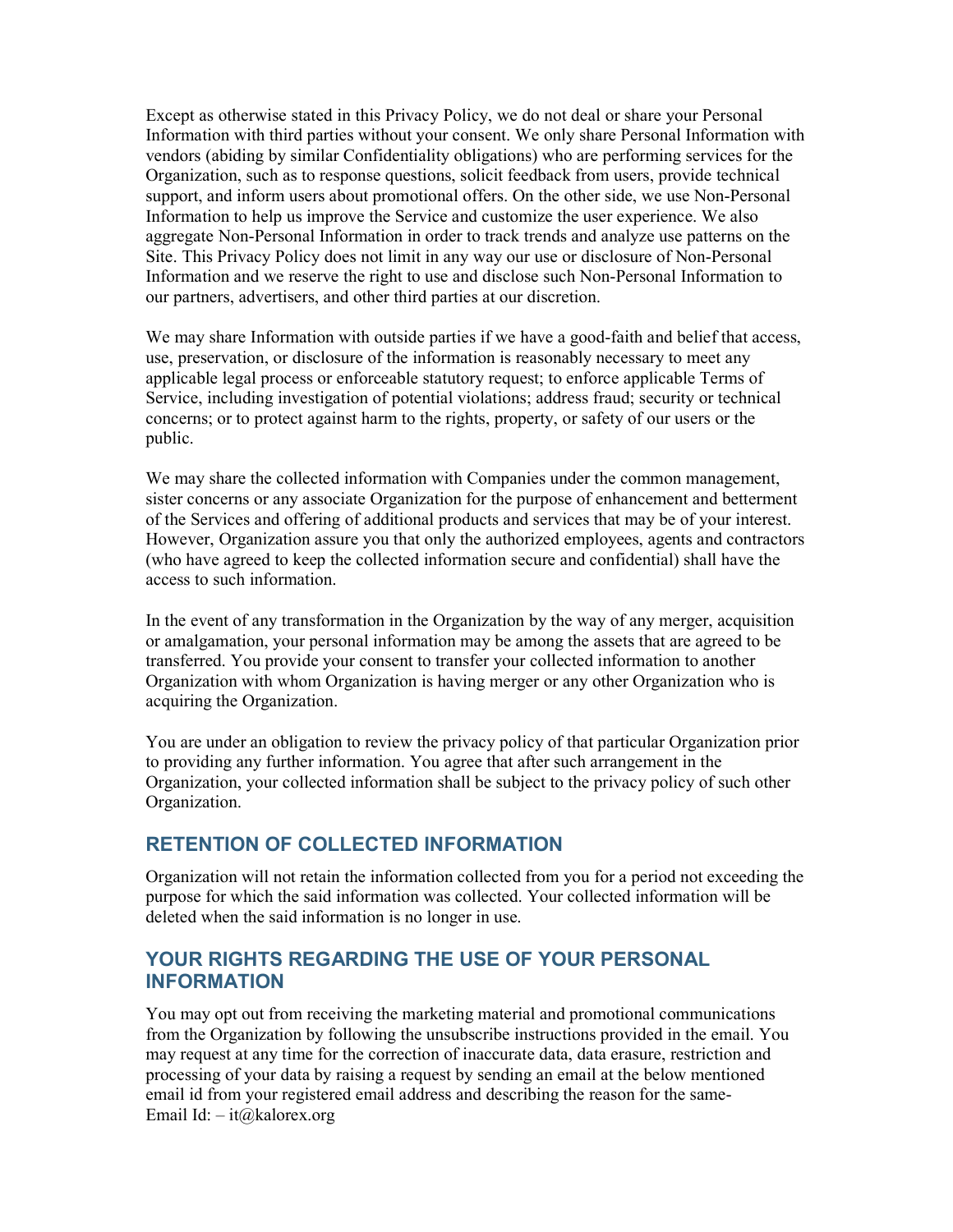Notwithstanding with the promotional and marketing material to which you unsubscribe or opt out from, Organization may continue to send you periodic update and administrative email about the services you have opted for or still availing from the Organization.

## INFORMATION SECURITY

We strongly believe and are continuously committed towards the protection and providing necessary safeguards to your collected information. Organization uses various securities technologies and mechanisms to protect the collected information from any unauthorized access or disclosure. Organization will ensure that that it will take all reasonable steps to use the collected information for the purpose it was collected for.

Our internal security mechanisms and safeguards are continuously reviewed and upgraded as per the necessary requirements.

## THIRD PARTY LINKS AND RESOURCES

Organization provides you that our website may contain links to other third-party websites. You are free to access and avail the services of such third party at your own sole risk subject to the privacy policy and terms of use of such website. Organization not be held responsible and held liable in any manner whatsoever for any loss or damage caused to you due to accessing or availing the services of any such third party.

## COOKIES INFORMATION

A cookie is a small file which asks permission to be placed on your computer's hard drive. Once you agree, the file is added and the cookie helps analyze service traffic or lets you know when you visit a particular site. Cookies allow applications to respond to you as an individual. The application can tailor its operations to your needs, likes and dislikes by gathering and remembering information about your preferences.

We use traffic log cookies to identify which pages are being used. This helps us analyze data about service traffic and improve our service in order to tailor it to customer needs. We only use this information for statistical analysis purposes and then the data is removed from the system.

Overall, cookies help us provide you with a better service, by enabling us to monitor which pages you find useful and which you do not. A cookie in no way gives us access to your computer or any information about you, other than the data you choose to share with us.

You can choose to accept or decline cookies. Most web browsers automatically accept cookies, but you can usually modify your browser setting to decline cookies if you prefer. This may prevent you from taking full advantage of the service.

## JURISDICTION AND THE APLLICABLE LAW

This privacy policy is be read and interpreted as per the laws prevailing in India and any dispute in regard to the same shall be under the sole jurisdiction of the Courts of Ahmedabad.

# QUERY AND CONCERNS